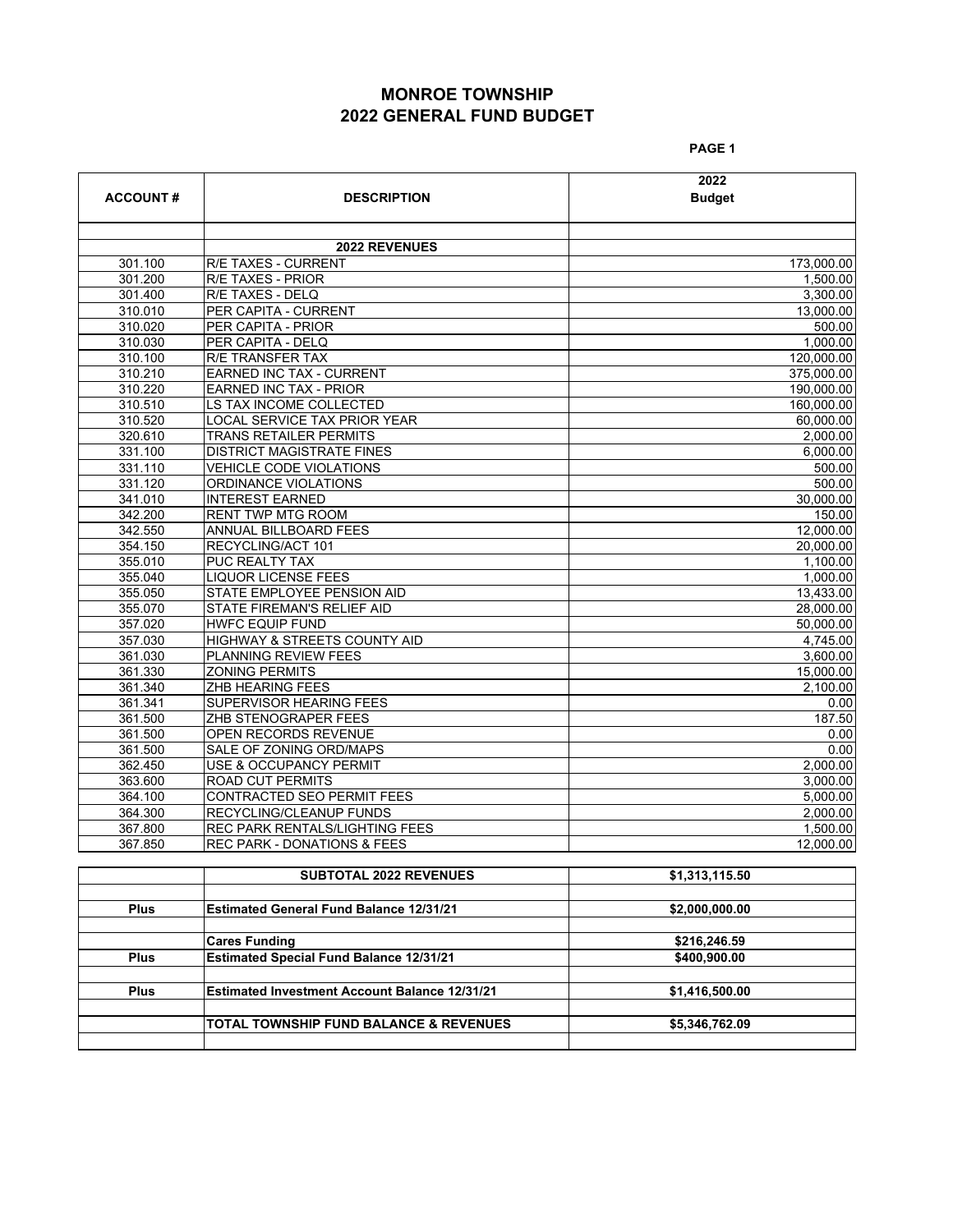## **MONROE TOWNSHIP 2022 BUDGET AND RESIDENT ASSAULT ASSAULT ASSAULT ASSAULT ASSAULT ASSAULT ASSAULT ASSAULT ASSAULT ASSAULT ASSAULT ASSAULT ASSAULT ASSAULT ASSAULT ASSAULT ASSAULT ASSAULT ASSAULT ASSAULT ASSAULT ASSAULT ASSA**

| <b>ACCOUNT#</b> | <b>DESCRIPTION</b>                    | 2022          |
|-----------------|---------------------------------------|---------------|
|                 |                                       | <b>Budget</b> |
|                 | 2022 EXPENSES                         |               |
| 400.105         | SUPERVISOR PAYROLL                    | 5,625.00      |
| 400.460         | SUPERVISOR CONVENTION EXP             | 350.00        |
| 402.105         | <b>AUDITOR PAYROLL</b>                | 450.00        |
| 402.118         | <b>AUDITOR MILEAGE REIMB</b>          | 50.00         |
| 403.105         | TAX COLLECTOR PAYROLL                 | 10,500.00     |
| 403.200         | TAX COLLECTION SUPPLIES               | 2,500.00      |
| 404.310         | <b>LEGAL FEES - SOLICITOR</b>         | 45,000.00     |
| 405.110         | <b>ADMIN STAFF PAYROLL</b>            | 45,000.00     |
| 405.350         | ADMIN BOND INSURANCE                  | 1,300.00      |
| 405.46          | <b>ADMIN EDUC/SEMINAR</b>             | 600.00        |
| 406.200         | <b>ADMIN SUPPLIES</b>                 | 1,500.00      |
| 406.215         | <b>ADMIN - POSTAGE</b>                | 2,500.00      |
| 406.321         | ADMIN COMMUNICATIONS                  | 3,500.00      |
| 406.331         | ADMIN-TRAVEL                          | 1,500.00      |
| 406.341         | <b>ADMIN ADVERTISING</b>              | 4,500.00      |
| 406.390         | ADMIN BANKING FEES                    | 80.00         |
| 406.420         | <b>ADMIN DUES &amp; SUBS</b>          | 3,000.00      |
| 406.470         | <b>D/A CDL TESTING</b>                | 250.00        |
| 406.500         | <b>TWP CONTRIBUTIONS</b>              | 9,400.00      |
| 407.213         | <b>IT/COMPUTER SOFTWARE</b>           | 10,000.00     |
| 408.313         | ENG SVCS/TWP ENG FIRM SVCS            | 90,000.00     |
| 409.200         | <b>BLDG - SUPPLIES &amp; MISC</b>     | 1,500.00      |
| 409.213         | <b>BLDG - OFFICE EQUIP</b>            | 3,000.00      |
| 409.250         | <b>BLDG - EQUIP MNT &amp; REPAIRS</b> | 1,000.00      |
| 409.360         | <b>BLDG - UTILITIES EXP</b>           | 10,000.00     |
| 409.370         | <b>BLDG - MNT &amp; REPAIRS</b>       | 3,000.00      |
| 409.450         | <b>BLDG - CONTRACT SERVICES</b>       | 4,000.00      |
| 409.730         | <b>BLDG - CAPITAL PROJECTS</b>        | 30,000.00     |
| 411.300         | FIRE - GENERAL OP EXP                 | 40,000.00     |
| 411.350         | FIRE - INSURANCE POLICIES             | 15,000.00     |
| 411.363         | FIRE - HYDRANT RENTAL FEES            | 30,000.00     |
| 411.500         | FIRE - FIREMAN'S RELIEF ASSN          | 28,000.00     |
| 411.540         | FIRE - KRATZERVILLE EQUIP PYMT        | 10,000.00     |
| 411.750         | FIRE - TRUCK FUND EXP                 | 40,000.00     |
| 414.110         | <b>ZONING PAYROLL</b>                 | 19,000.00     |
| 414.117         | ZONING/PLANNING MTG PAY               | 4,000.00      |
| 414.200         | <b>ZONING SUPPLIES</b>                | 200.00        |
| 414.215         | <b>ZONING POSTAGE</b>                 | 200.00        |
| 414.250         | ZONING - VEHICLE MNT & REPAIRS        | 20,000.00     |
| 414.310         | ZONING - CONTRACT SERVICES            | 0.00          |
| 414.314         | ZONING - LEGAL SERVICES               | 4,000.00      |
| 414.317         | ZONING-STENOGRAPHER                   | 500.00        |
| 414.341         | <b>ZONING ADVERTISING</b>             | 750.00        |
| 414.342         | <b>ZONING PRINTING FEES</b>           | 250.00        |
| 414.460         | <b>ZONING EDUC/SEMINAR</b>            | 125.00        |
| 415.200         | <b>EMERGENCY MGMT SUPPLIES</b>        | 150.00        |
| 422.200         | <b>ANIMAL CONTROL</b>                 | 1,500.00      |
|                 |                                       |               |
|                 | <b>SUBTOTAL EXPENSES</b>              | 503,780.00    |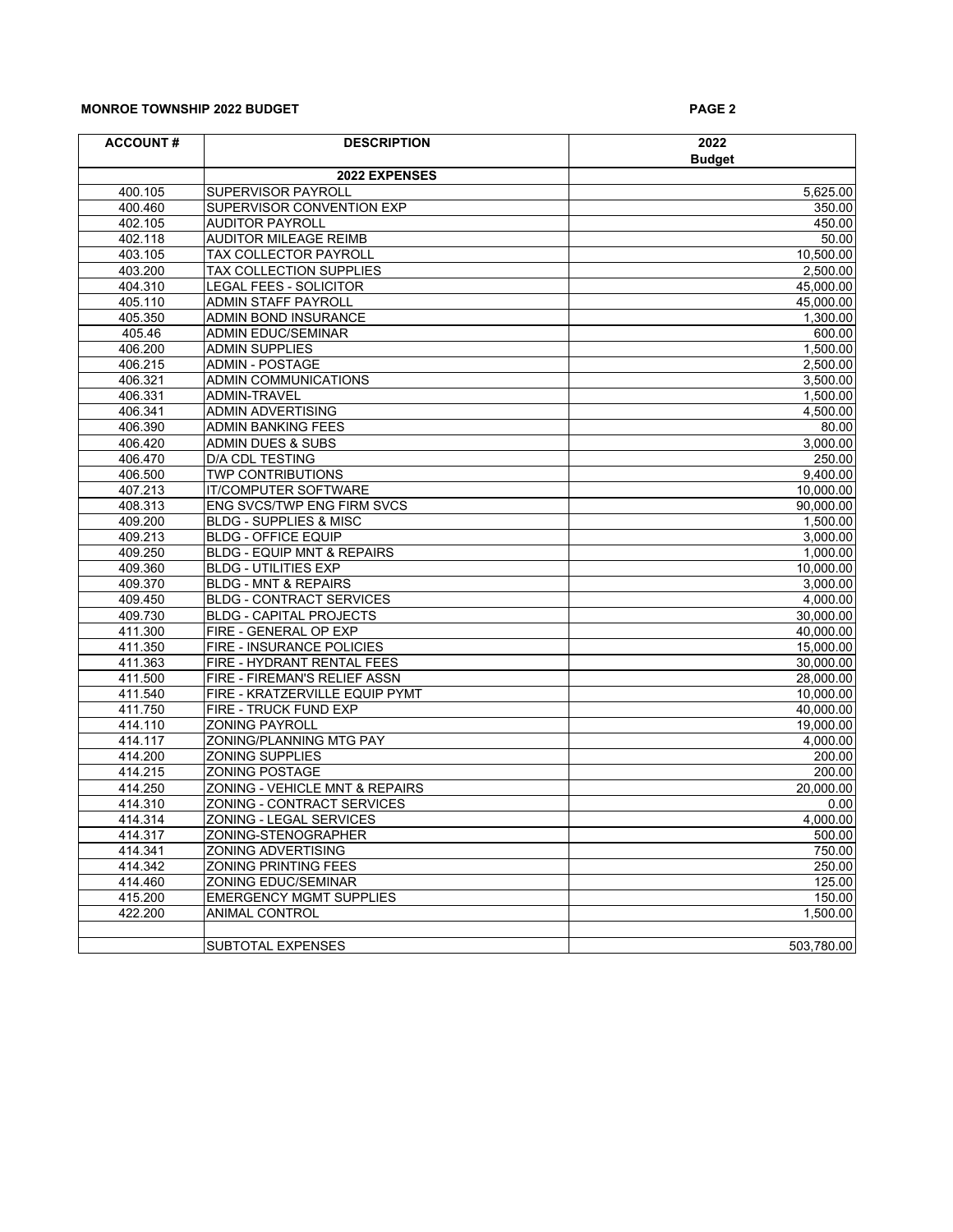### **MONROE TOWNSHIP 2022 BUDGET AND RESIDENT ASSAULT ASSAULT ASSAULT AND RESIDENT ASSAULT ASSAULT ASSAULT ASSAULT**

| <b>ACCOUNT#</b>    | <b>DESCRIPTION</b>                                                           | 2022                   |
|--------------------|------------------------------------------------------------------------------|------------------------|
|                    |                                                                              | <b>Budget</b>          |
|                    | 2022 EXPENSES                                                                |                        |
|                    | <b>FORWARD SUBTOTAL</b>                                                      | \$503,780.00           |
| 426.115            | RECYCLING PAYROLL F.T.                                                       | 2,500.00               |
| 426.116            | RECYCLING PAYROLL P.T.                                                       | 1,000.00               |
| 426.200<br>426.367 | RECYCLING OP SUPPLIES<br>RECYCLING DISPOSAL                                  | 100.00<br>10,000.00    |
| 426.700            | RECYCLING - Capital Purchases                                                | 0.00                   |
| 427.112            | SOLID WASTE F.T.                                                             | 2,000.00               |
| 427.116            | SOLID WASTE P.T.                                                             | 900.00                 |
| 427.367            | CLEANUP DAYS/DEBRIS RECYCLING                                                | 28,000.00              |
| 429.310            | CONTRACTED SEO PERMIT FEES                                                   | 8,000.00               |
| 430.200            | ROAD WORK OP SUPPLIES                                                        | 10,000.00              |
| 430.233            | ROAD WORK DEPT FUELS                                                         | 20,000.00              |
| 430.238            | ROAD WORK - S.T. SHOE ALLOWANCE                                              | 150.00                 |
| 430.260            | SMALL TOOLS & MINOR EQUIP                                                    | 5,000.00               |
| 430.460            | ROAD WORK EDUC/SEMINAR                                                       | 200.00                 |
| 430.740            | ROAD WORK EQUIP LEASE/PURC                                                   | 25,000.00              |
| 432.112            | WINTER MAINT WAGES                                                           | 15,000.00              |
| 432.220            | WINTER MNT OP SUPPLIES                                                       | 22,000.00              |
| 433.220            | TRAFFIC CONTROL OP SUPPLIES                                                  | 4,000.00               |
| 433.361            | <b>TRAFFIC CONTROL UTILITIES</b>                                             | 1,500.00               |
| 433.450            | TRAFFIC CONTROL CONTRACT SVC                                                 | 3,500.00               |
| 434.361            | STREET LIGHTS UTILITIES                                                      | 1,200.00               |
| 434.45             | STREET LIGHTS CONTRACT SVC                                                   | 1,000.00               |
| 437.112            | <b>VEHICALE MNT WAGES</b>                                                    | 8,000.00               |
| 437.250            | ROAD WORK VEHICLE MNT                                                        | 89,335.50              |
| 438.112            | ROAD WORK PAYROLL                                                            | 100,000.00             |
| 438.220            | MNT ROADS/BRIDGES OP SUPPLIES                                                | 250,000.00             |
| 439.600<br>454.115 | RD CONSTRUCTION - CAPITAL<br>REC PARK PAYROLL F.T.                           | 50,000.00<br>15,000.00 |
| 454.116            | REC PARK PAYROLL P.T.                                                        | 7,000.00               |
| 454.220            | REC PARK OP SUPPLIES                                                         | 750.00                 |
| 454.360            | <b>REC PARK UTILITIES</b>                                                    | 6,000.00               |
| 454.370            | <b>REC PARK MNT &amp; REPAIRS</b>                                            | 10,000.00              |
| 454.700            | Rec Park Capital Improvement                                                 | 5,000.00               |
| 456.500            | <b>LIBRARY CONTRIBUTION</b>                                                  | 12,000.00              |
| 465.371            | NESJCA-ASSESSMENT                                                            | 700.00                 |
| 481.100            | SOCIAL SECURITY - EMPLOYER PAID                                              | 15,000.00              |
| 481.200            | MEDICARE - EMPLOYER PAID                                                     | 4,000.00               |
| 481.300            | UNEMPLOYMENT COMPENSATION                                                    | 2,500.00               |
| 483.300            | PENSION CONTRIBUTIONS/FEES                                                   | 13,500.00              |
| 484.000            | INSURANCE - WORKMAN'S COMP                                                   | 9,500.00               |
| 486.100            | <b>INSURANCE - UMBRELLA</b>                                                  | 1,000.00               |
| 486.300            | INSURANCE - PROPERTY & CASUALTY                                              | 8,500.00               |
| 486.200            | <b>INSURANCE - VEHICLE</b>                                                   | 10,000.00              |
| 487.158            | EMPLOYEE LIFE & DISABILITY                                                   | 2,500.00               |
| 487.196            | <b>EMPLOYEE HEALTH BENEFITS</b>                                              | 28,000.00              |
| 489.220            | MISC OPERATING EXP                                                           | 0.00                   |
| 489.430            | MISC EXPENSE - TWP TAXES                                                     | 0.00                   |
| 489.490<br>492.300 | OTHER UNCLASSIFIED EXPENSES<br>TRANSFER TO CAPITAL RESERVE FUND (TRUST FUND) | 0.00<br>0.00           |
| 492.350            | TRANSFER TO STATE FUND ACCOUNT                                               | 0.00                   |
| 492.355            | TRANSFER FROM RESERVE FUND                                                   | 0.00                   |
| 492.950            | Operating Reserve - Equip Fund                                               | 0.00                   |
| 492.955            | Operating Reserve - Road Proj                                                | 0.00                   |
| 493.000            | CHANGE IN FAIR VALUE OF INVEST                                               | 0.00                   |
|                    | <b>TOTAL 2022 EXPENSES</b>                                                   | 1,313,115.50           |
|                    |                                                                              |                        |
|                    |                                                                              |                        |
|                    |                                                                              |                        |
|                    | TOTAL TOWNSHIP EXPENSES & INVESTMENTS                                        | \$1,313,115.50         |
|                    |                                                                              |                        |